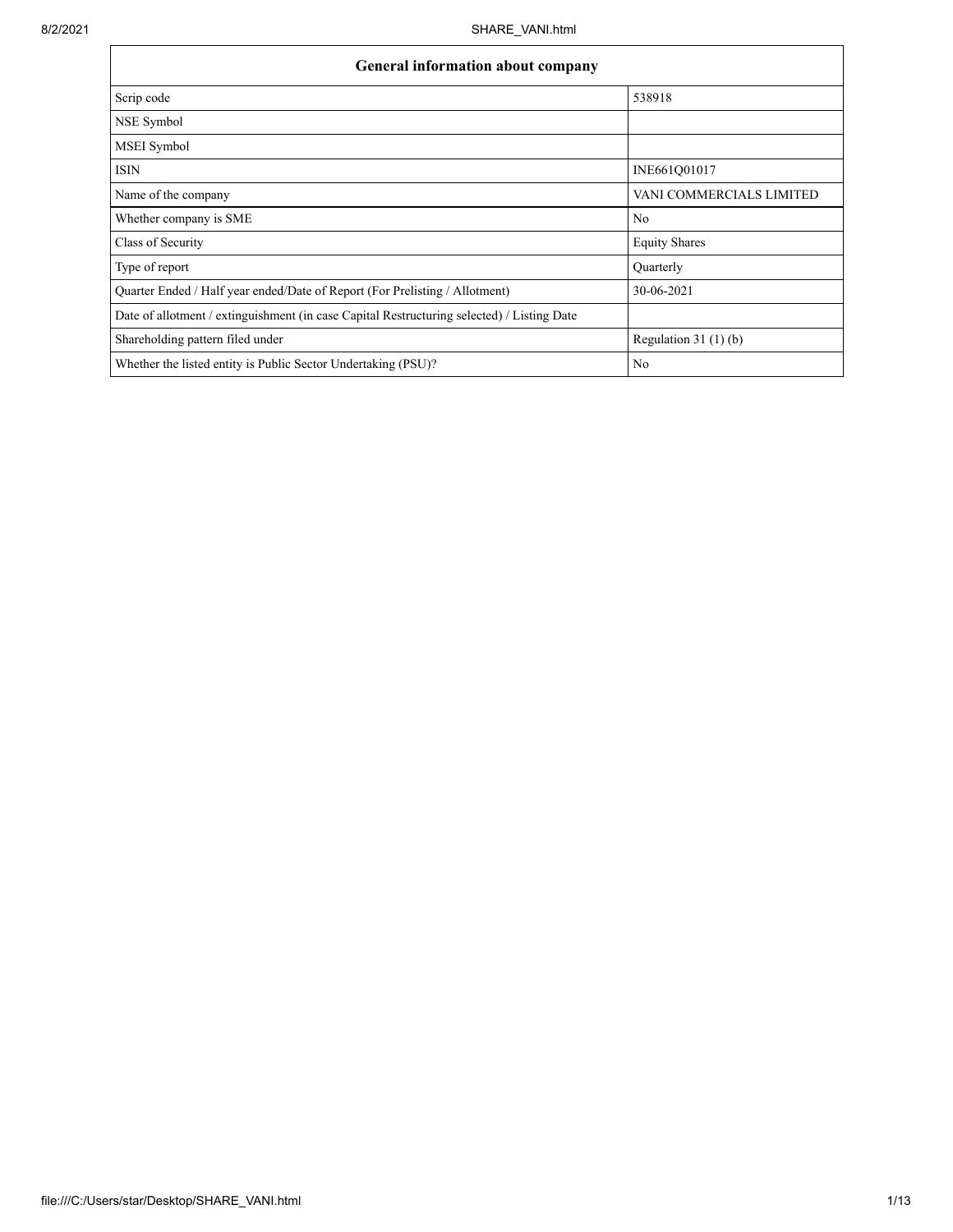|                 | <b>Declaration</b>                                                                        |                |                                |                       |                             |  |  |  |  |  |
|-----------------|-------------------------------------------------------------------------------------------|----------------|--------------------------------|-----------------------|-----------------------------|--|--|--|--|--|
| Sr.<br>No.      | Particular                                                                                | Yes/No         | Promoter and<br>Promoter Group | Public<br>shareholder | Non Promoter-<br>Non Public |  |  |  |  |  |
| $\mathbf{1}$    | Whether the Listed Entity has issued any partly paid up shares?                           | N <sub>0</sub> | No.                            | N <sub>0</sub>        | N <sub>0</sub>              |  |  |  |  |  |
| 2               | Whether the Listed Entity has issued any Convertible Securities<br>7                      | N <sub>0</sub> | No.                            | N <sub>0</sub>        | N <sub>0</sub>              |  |  |  |  |  |
| $\overline{3}$  | Whether the Listed Entity has issued any Warrants?                                        | N <sub>0</sub> | No.                            | N <sub>0</sub>        | No                          |  |  |  |  |  |
| $\overline{4}$  | Whether the Listed Entity has any shares against which<br>depository receipts are issued? | N <sub>0</sub> | No.                            | N <sub>0</sub>        | N <sub>0</sub>              |  |  |  |  |  |
| 5               | Whether the Listed Entity has any shares in locked-in?                                    | N <sub>0</sub> | No.                            | N <sub>0</sub>        | N <sub>0</sub>              |  |  |  |  |  |
| 6               | Whether any shares held by promoters are pledge or otherwise<br>encumbered?               | N <sub>0</sub> | No                             |                       |                             |  |  |  |  |  |
| $7\phantom{.0}$ | Whether company has equity shares with differential voting<br>rights?                     | N <sub>0</sub> | No.                            | N <sub>0</sub>        | N <sub>0</sub>              |  |  |  |  |  |
| 8               | Whether the listed entity has any significant beneficial owner?                           | N <sub>0</sub> |                                |                       |                             |  |  |  |  |  |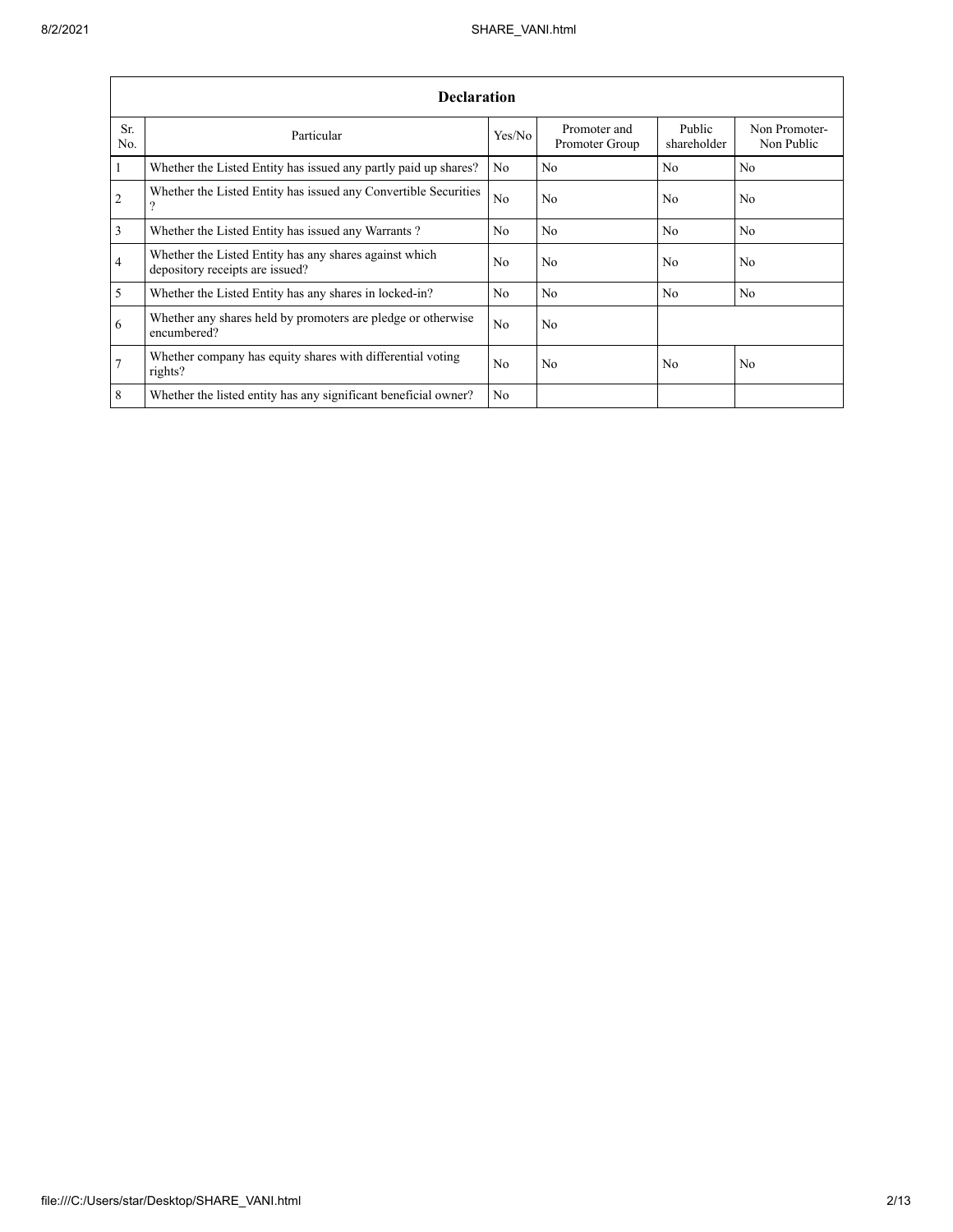|                 | Category                                  | Nos. Of      | No. of<br>fully paid | No. Of<br>Partly     | No. Of<br>shares         | Total nos.<br>shares<br>held (VII)<br>$= (IV) +$<br>$(V)+(VI)$ | Shareholding as a<br>% of total no. of<br>shares (calculated<br>as per SCRR, 1957)<br>(VIII) As a % of<br>$(A+B+C2)$ | Number of Voting Rights held in each<br>class of securities (IX) |               |         |                     |
|-----------------|-------------------------------------------|--------------|----------------------|----------------------|--------------------------|----------------------------------------------------------------|----------------------------------------------------------------------------------------------------------------------|------------------------------------------------------------------|---------------|---------|---------------------|
| Category<br>(I) | of<br>shareholder                         | shareholders | up equity            | paid-up<br>equity    | underlying<br>Depository |                                                                |                                                                                                                      | No of Voting (XIV) Rights                                        |               |         | Total as a          |
| (II)            |                                           | (III)        | shares<br>held (IV)  | shares<br>held $(V)$ | Receipts<br>(VI)         |                                                                |                                                                                                                      | Class<br>eg: $X$                                                 | Class<br>eg:y | Total   | $%$ of<br>$(A+B+C)$ |
| (A)             | Promoter<br>&<br>Promoter<br>Group        |              | 235100               |                      |                          | 235100                                                         | 5.71                                                                                                                 | 235100                                                           |               | 235100  | 5.71                |
| (B)             | Public                                    | 714          | 3884700              |                      |                          | 3884700                                                        | 94.29                                                                                                                | 3884700                                                          |               | 3884700 | 94.29               |
| (C)             | Non<br>Promoter-<br>Non Public            |              |                      |                      |                          |                                                                |                                                                                                                      |                                                                  |               |         |                     |
| (C1)            | <b>Shares</b><br>underlying<br><b>DRs</b> |              |                      |                      |                          |                                                                |                                                                                                                      |                                                                  |               |         |                     |
| (C2)            | Shares held<br>by<br>Employee<br>Trusts   |              |                      |                      |                          |                                                                |                                                                                                                      |                                                                  |               |         |                     |
|                 | Total                                     | 721          | 4119800              |                      |                          | 4119800                                                        | 100                                                                                                                  | 4119800                                                          |               | 4119800 | 100                 |

## **Table I - Summary Statement holding of specified securities**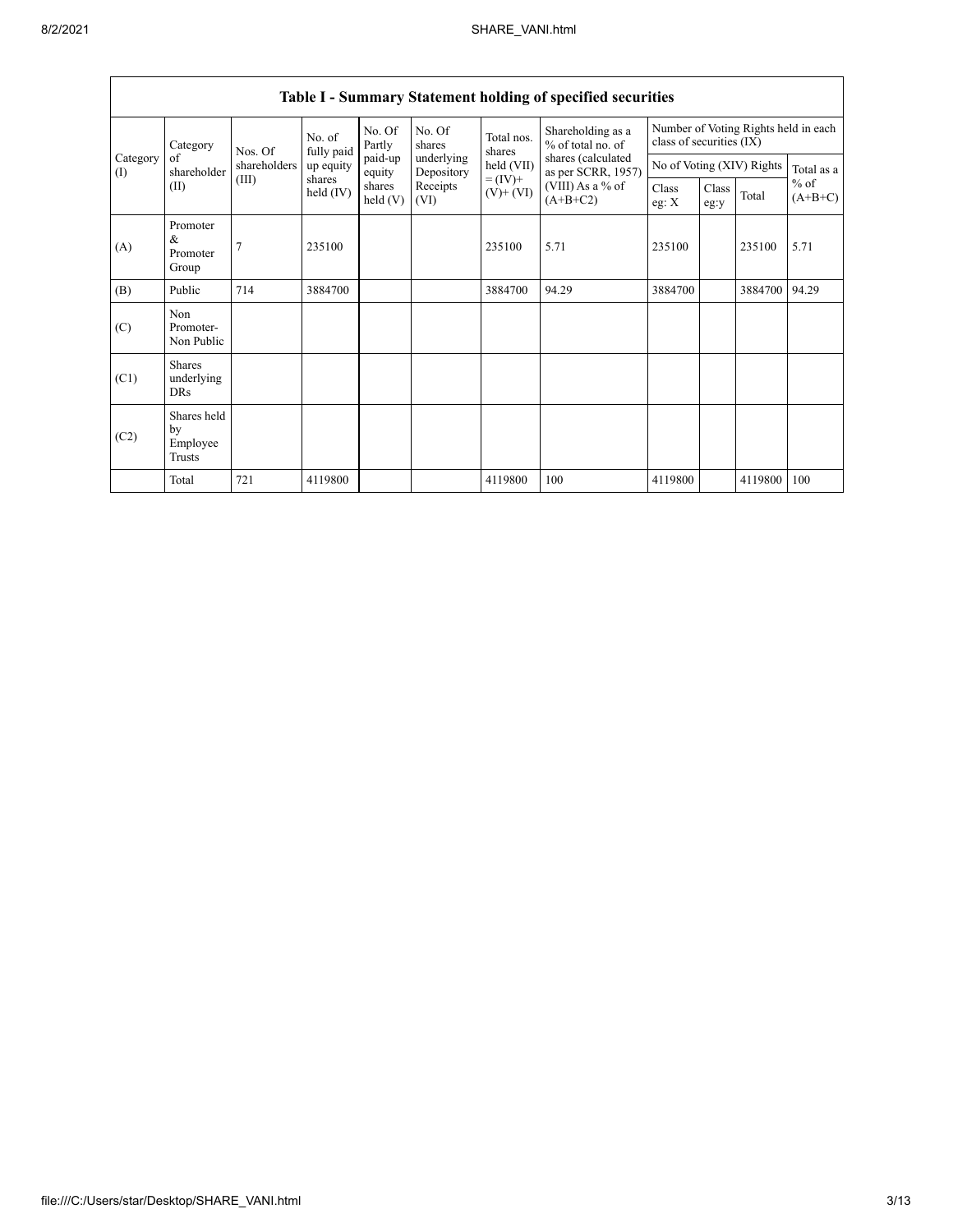|          | Table I - Summary Statement holding of specified securities |                                                 |                                    |                                                                                                                                                                                                                                |                                                  |                                        |                                                  |                                                                               |                                                         |                                       |
|----------|-------------------------------------------------------------|-------------------------------------------------|------------------------------------|--------------------------------------------------------------------------------------------------------------------------------------------------------------------------------------------------------------------------------|--------------------------------------------------|----------------------------------------|--------------------------------------------------|-------------------------------------------------------------------------------|---------------------------------------------------------|---------------------------------------|
| Category | Category<br>of                                              | No. Of<br><b>Shares</b><br>Underlying           | No. of<br><b>Shares</b>            | No. Of Shares<br>Underlying<br>assuming full<br>conversion of<br>Outstanding<br>Underlying<br>convertible<br>securities and<br>as a percentage of<br>No. Of<br>diluted share capital)<br>Warrants (Xi)<br>of $(A+B+C2)$<br>(a) | Shareholding, as a %<br>convertible securities ( | Number of<br>Locked in<br>shares (XII) |                                                  | Number of<br><b>Shares</b><br>pledged or<br>otherwise<br>encumbered<br>(XIII) |                                                         | Number of<br>equity shares<br>held in |
| (1)      | shareholder<br>(II)                                         | Outstanding<br>convertible<br>securities<br>(X) | Outstanding<br>Warrants<br>$(X_i)$ |                                                                                                                                                                                                                                | $(XI)=(VII)+(X) As a %$                          | No.<br>(a)                             | As a<br>$%$ of<br>total<br>Shares<br>held<br>(b) | No.<br>(a)                                                                    | As a<br>$%$ of<br>total<br><b>Shares</b><br>held<br>(b) | dematerialized<br>form $(XIV)$        |
| (A)      | Promoter<br>&<br>Promoter<br>Group                          |                                                 |                                    |                                                                                                                                                                                                                                | 5.71                                             |                                        |                                                  |                                                                               |                                                         | 235100                                |
| (B)      | Public                                                      |                                                 |                                    |                                                                                                                                                                                                                                | 94.29                                            |                                        |                                                  |                                                                               |                                                         | 2464425                               |
| (C)      | Non<br>Promoter-<br>Non Public                              |                                                 |                                    |                                                                                                                                                                                                                                |                                                  |                                        |                                                  |                                                                               |                                                         |                                       |
| (C1)     | <b>Shares</b><br>underlying<br><b>DRs</b>                   |                                                 |                                    |                                                                                                                                                                                                                                |                                                  |                                        |                                                  |                                                                               |                                                         |                                       |
| (C2)     | Shares held<br>by<br>Employee<br>Trusts                     |                                                 |                                    |                                                                                                                                                                                                                                |                                                  |                                        |                                                  |                                                                               |                                                         |                                       |
|          | Total                                                       |                                                 |                                    |                                                                                                                                                                                                                                | 100                                              |                                        |                                                  |                                                                               |                                                         | 2699525                               |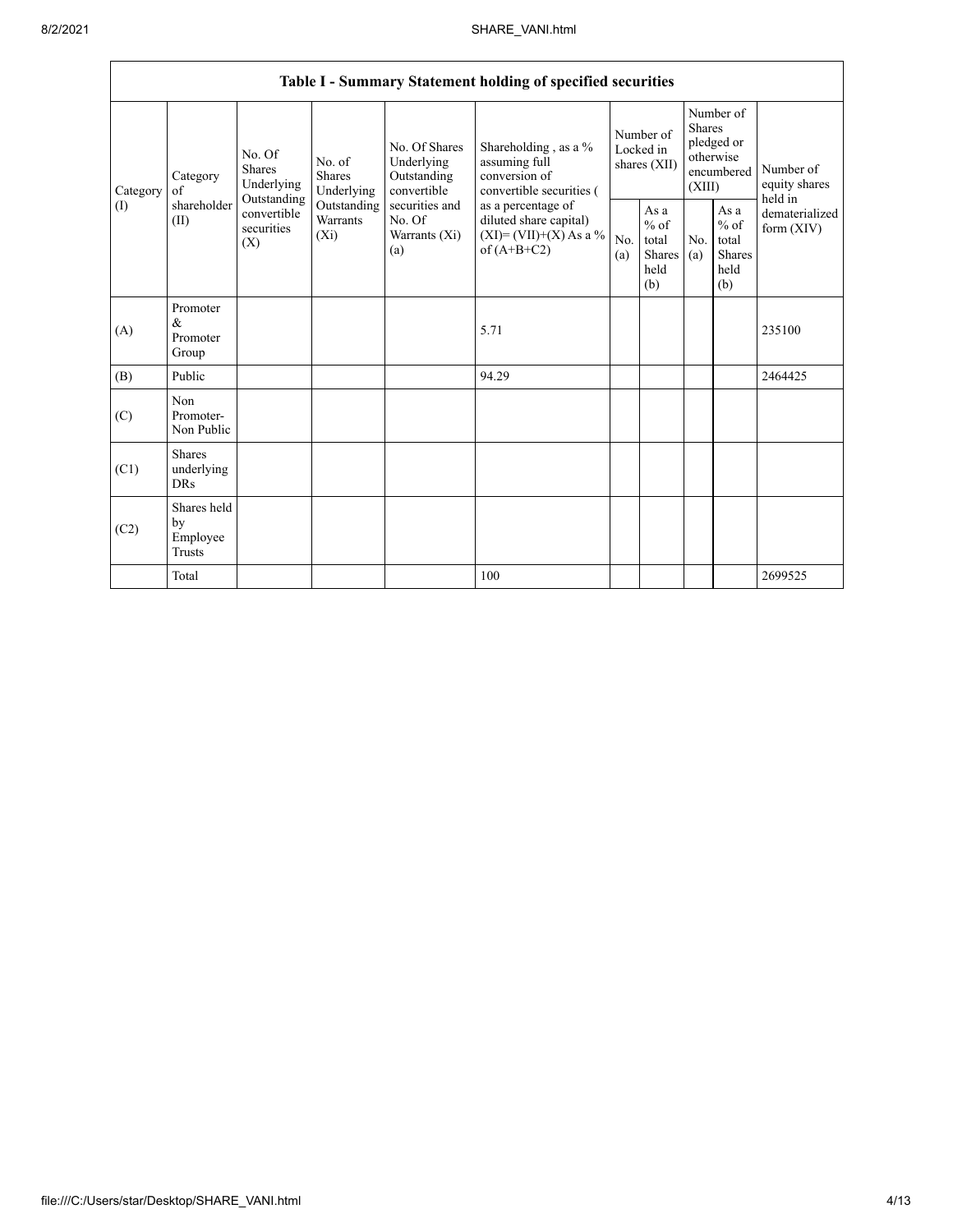| Table II - Statement showing shareholding pattern of the Promoter and Promoter Group        |                                                                                                                     |                                                                              |                            |                                 |                                    |                             |                                              |                               |               |                                 |                                 |
|---------------------------------------------------------------------------------------------|---------------------------------------------------------------------------------------------------------------------|------------------------------------------------------------------------------|----------------------------|---------------------------------|------------------------------------|-----------------------------|----------------------------------------------|-------------------------------|---------------|---------------------------------|---------------------------------|
|                                                                                             | Category & Name<br>of the<br>Shareholders (I)                                                                       | Nos. Of<br>shareholders                                                      | No. of                     | No.<br>Of                       | No. Of                             | Total<br>nos.               | Shareholding<br>as a % of total              | each class of securities (IX) |               | Number of Voting Rights held in |                                 |
| Sr.                                                                                         |                                                                                                                     |                                                                              | fully<br>paid up<br>equity | Partly<br>paid-<br>up           | shares<br>underlying<br>Depository | shares<br>held<br>$(VII) =$ | no. of shares<br>(calculated as<br>per SCRR, | No of Voting (XIV) Rights     |               |                                 | Total<br>as a %                 |
|                                                                                             |                                                                                                                     | (III)                                                                        | shares<br>held (IV)        | equity<br>shares<br>held<br>(V) | Receipts<br>(VI)                   | $(IV)+$<br>$(V)$ +<br>(VI)  | 1957) (VIII)<br>As a % of<br>$(A+B+C2)$      | Class eg:<br>X                | Class<br>eg:y | Total                           | of<br>Total<br>Voting<br>rights |
| A                                                                                           | Table II - Statement showing shareholding pattern of the Promoter and Promoter Group                                |                                                                              |                            |                                 |                                    |                             |                                              |                               |               |                                 |                                 |
| (1)                                                                                         | Indian                                                                                                              |                                                                              |                            |                                 |                                    |                             |                                              |                               |               |                                 |                                 |
| (a)                                                                                         | Individuals/Hindu<br>undivided Family                                                                               | 7                                                                            | 235100                     |                                 |                                    | 235100                      | 5.71                                         | 235100                        |               | 235100                          | 5.71                            |
| Sub-Total (A)<br>(1)                                                                        |                                                                                                                     | 7                                                                            | 235100                     |                                 |                                    | 235100                      | 5.71                                         | 235100                        |               | 235100                          | 5.71                            |
| (2)                                                                                         | Foreign                                                                                                             |                                                                              |                            |                                 |                                    |                             |                                              |                               |               |                                 |                                 |
| Total<br>Shareholding<br>of Promoter<br>and Promoter<br>Group $(A)=$<br>$(A)(1)+(A)$<br>(2) |                                                                                                                     | 7                                                                            | 235100                     |                                 |                                    | 235100                      | 5.71                                         | 235100                        |               | 235100                          | 5.71                            |
| $\, {\bf B}$                                                                                |                                                                                                                     | Table III - Statement showing shareholding pattern of the Public shareholder |                            |                                 |                                    |                             |                                              |                               |               |                                 |                                 |
| (1)                                                                                         | Institutions                                                                                                        |                                                                              |                            |                                 |                                    |                             |                                              |                               |               |                                 |                                 |
| (3)                                                                                         | Non-institutions                                                                                                    |                                                                              |                            |                                 |                                    |                             |                                              |                               |               |                                 |                                 |
| (a(i))                                                                                      | Individuals -<br>i.Individual<br>shareholders<br>holding nominal<br>share capital up to<br>Rs. 2 lakhs.             | 664                                                                          | 551246                     |                                 |                                    | 551246                      | 13.38                                        | 551246                        |               | 551246                          | 13.38                           |
| (a(ii))                                                                                     | Individuals - ii.<br>Individual<br>shareholders<br>holding nominal<br>share capital in<br>excess of Rs. 2<br>lakhs. | 26                                                                           | 1565038                    |                                 |                                    | 1565038                     | 37.99                                        | 1565038                       |               | 1565038 37.99                   |                                 |
| (e)                                                                                         | Any Other<br>(specify)                                                                                              | 24                                                                           | 1768416                    |                                 |                                    | 1768416 42.92               |                                              | 1768416                       |               | 1768416 42.92                   |                                 |
| Sub-Total (B)<br>(3)                                                                        |                                                                                                                     | 714                                                                          | 3884700                    |                                 |                                    | 3884700                     | 94.29                                        | 3884700                       |               | 3884700                         | 94.29                           |
| <b>Total Public</b><br>Shareholding<br>$(B)= (B)(1) +$<br>$(B)(2)+(B)(3)$                   |                                                                                                                     | 714                                                                          | 3884700                    |                                 |                                    | 3884700                     | 94.29                                        | 3884700                       |               | 3884700 94.29                   |                                 |
| $\mathbf C$                                                                                 | Table IV - Statement showing shareholding pattern of the Non Promoter- Non Public shareholder                       |                                                                              |                            |                                 |                                    |                             |                                              |                               |               |                                 |                                 |
| Total (<br>$A+B+C2$ )                                                                       |                                                                                                                     | 721                                                                          | 4119800                    |                                 |                                    | 4119800                     | 100                                          | 4119800                       |               | 4119800                         | 100                             |
| Total<br>$(A+B+C)$                                                                          |                                                                                                                     | 721                                                                          | 4119800                    |                                 |                                    | 4119800                     | 100                                          | 4119800                       |               | 4119800                         | 100                             |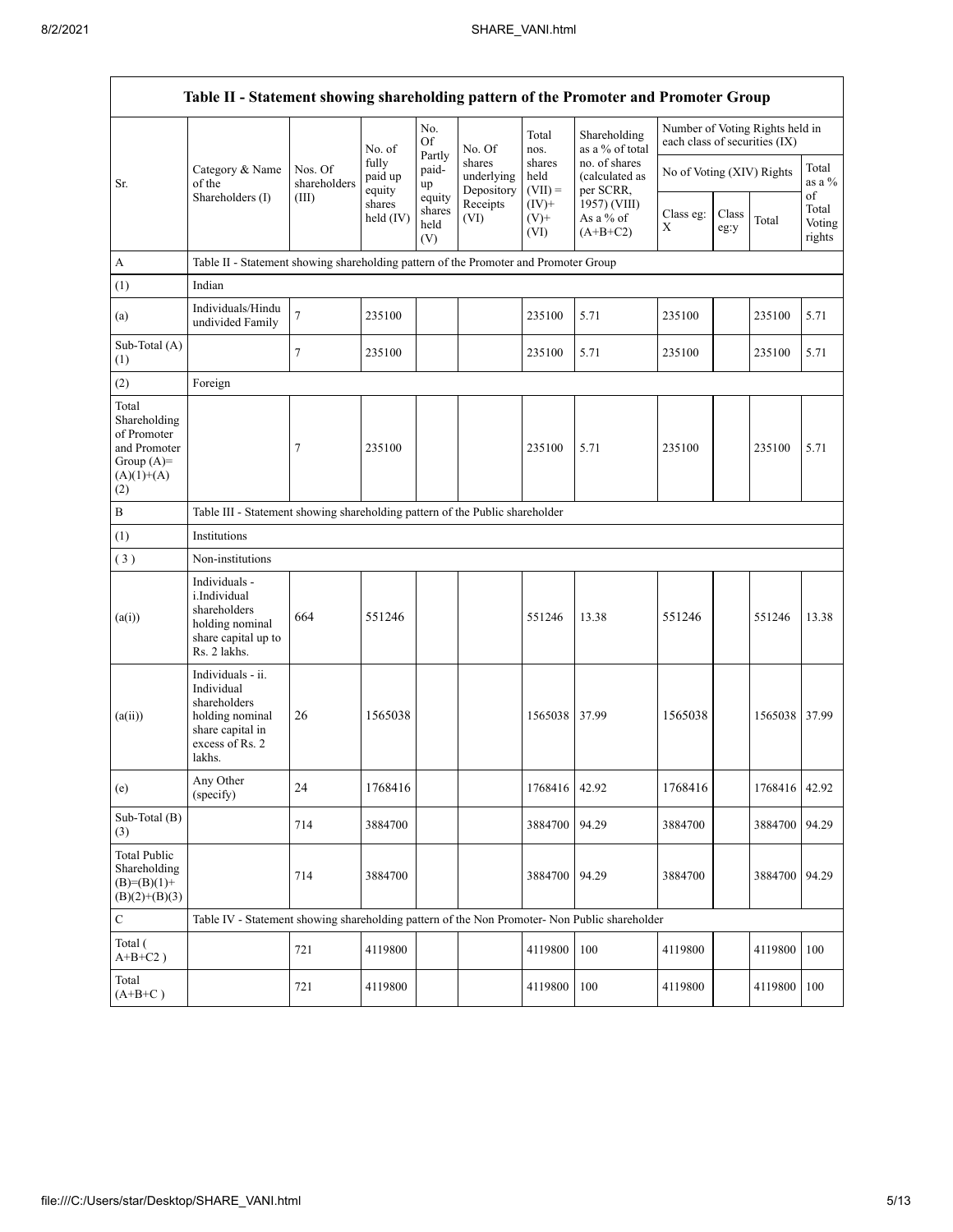| Table II - Statement showing shareholding pattern of the Promoter and Promoter Group    |                                                                                                                                |                         |                                                           |                                                                                               |                                          |                                                  |                                                                        |                                                         |                                       |
|-----------------------------------------------------------------------------------------|--------------------------------------------------------------------------------------------------------------------------------|-------------------------|-----------------------------------------------------------|-----------------------------------------------------------------------------------------------|------------------------------------------|--------------------------------------------------|------------------------------------------------------------------------|---------------------------------------------------------|---------------------------------------|
| Sr.                                                                                     | No. Of<br>No. of<br><b>Shares</b><br><b>Shares</b><br>Underlying<br>Outstanding<br>convertible<br>securities<br>$(X_i)$<br>(X) | Underlying              | No. Of Shares<br>Underlying<br>Outstanding<br>convertible | Shareholding, as a %<br>assuming full conversion of<br>convertible securities (as a           | Number of<br>Locked in<br>shares $(XII)$ |                                                  | Number of<br>Shares<br>pledged or<br>otherwise<br>encumbered<br>(XIII) |                                                         | Number of<br>equity shares<br>held in |
|                                                                                         |                                                                                                                                | Outstanding<br>Warrants | securities and<br>No. Of Warrants<br>(Xi)(a)              | percentage of diluted share<br>capital) $(XI) = (VII)+(X) As$<br>a % of $(A+B+C2)$            |                                          | As a<br>$%$ of<br>total<br>Shares<br>held<br>(b) | No.<br>(a)                                                             | As a<br>$%$ of<br>total<br><b>Shares</b><br>held<br>(b) | dematerialized<br>form $(XIV)$        |
| $\mathbf{A}$                                                                            |                                                                                                                                |                         |                                                           | Table II - Statement showing shareholding pattern of the Promoter and Promoter Group          |                                          |                                                  |                                                                        |                                                         |                                       |
| (1)                                                                                     | Indian                                                                                                                         |                         |                                                           |                                                                                               |                                          |                                                  |                                                                        |                                                         |                                       |
| (a)                                                                                     |                                                                                                                                |                         |                                                           | 5.71                                                                                          |                                          |                                                  |                                                                        |                                                         | 235100                                |
| Sub-Total (A)<br>(1)                                                                    |                                                                                                                                |                         |                                                           | 5.71                                                                                          |                                          |                                                  |                                                                        |                                                         | 235100                                |
| (2)                                                                                     | Foreign                                                                                                                        |                         |                                                           |                                                                                               |                                          |                                                  |                                                                        |                                                         |                                       |
| Total<br>Shareholding<br>of Promoter<br>and Promoter<br>Group $(A)=$<br>$(A)(1)+(A)(2)$ |                                                                                                                                |                         |                                                           | 5.71                                                                                          |                                          |                                                  |                                                                        |                                                         | 235100                                |
| $\, {\bf B}$                                                                            |                                                                                                                                |                         |                                                           | Table III - Statement showing shareholding pattern of the Public shareholder                  |                                          |                                                  |                                                                        |                                                         |                                       |
| (1)                                                                                     | Institutions                                                                                                                   |                         |                                                           |                                                                                               |                                          |                                                  |                                                                        |                                                         |                                       |
| (3)                                                                                     | Non-institutions                                                                                                               |                         |                                                           |                                                                                               |                                          |                                                  |                                                                        |                                                         |                                       |
| (a(i))                                                                                  |                                                                                                                                |                         |                                                           | 13.38                                                                                         |                                          |                                                  |                                                                        |                                                         | 298201                                |
| (a(ii))                                                                                 |                                                                                                                                |                         |                                                           | 37.99                                                                                         |                                          |                                                  |                                                                        |                                                         | 948308                                |
| (e)                                                                                     |                                                                                                                                |                         |                                                           | 42.92                                                                                         |                                          |                                                  |                                                                        |                                                         | 1217916                               |
| Sub-Total (B)<br>(3)                                                                    |                                                                                                                                |                         |                                                           | 94.29                                                                                         |                                          |                                                  |                                                                        |                                                         | 2464425                               |
| <b>Total Public</b><br>Shareholding<br>$(B)=(B)(1)+$<br>$(B)(2)+(B)(3)$                 |                                                                                                                                |                         |                                                           | 94.29                                                                                         |                                          |                                                  |                                                                        |                                                         | 2464425                               |
| $\mathbf C$                                                                             |                                                                                                                                |                         |                                                           | Table IV - Statement showing shareholding pattern of the Non Promoter- Non Public shareholder |                                          |                                                  |                                                                        |                                                         |                                       |
| Total (<br>$A+B+C2$ )                                                                   |                                                                                                                                |                         |                                                           | 100                                                                                           |                                          |                                                  |                                                                        |                                                         | 2699525                               |
| Total (A+B+C                                                                            |                                                                                                                                |                         |                                                           | 100                                                                                           |                                          |                                                  |                                                                        |                                                         | 2699525                               |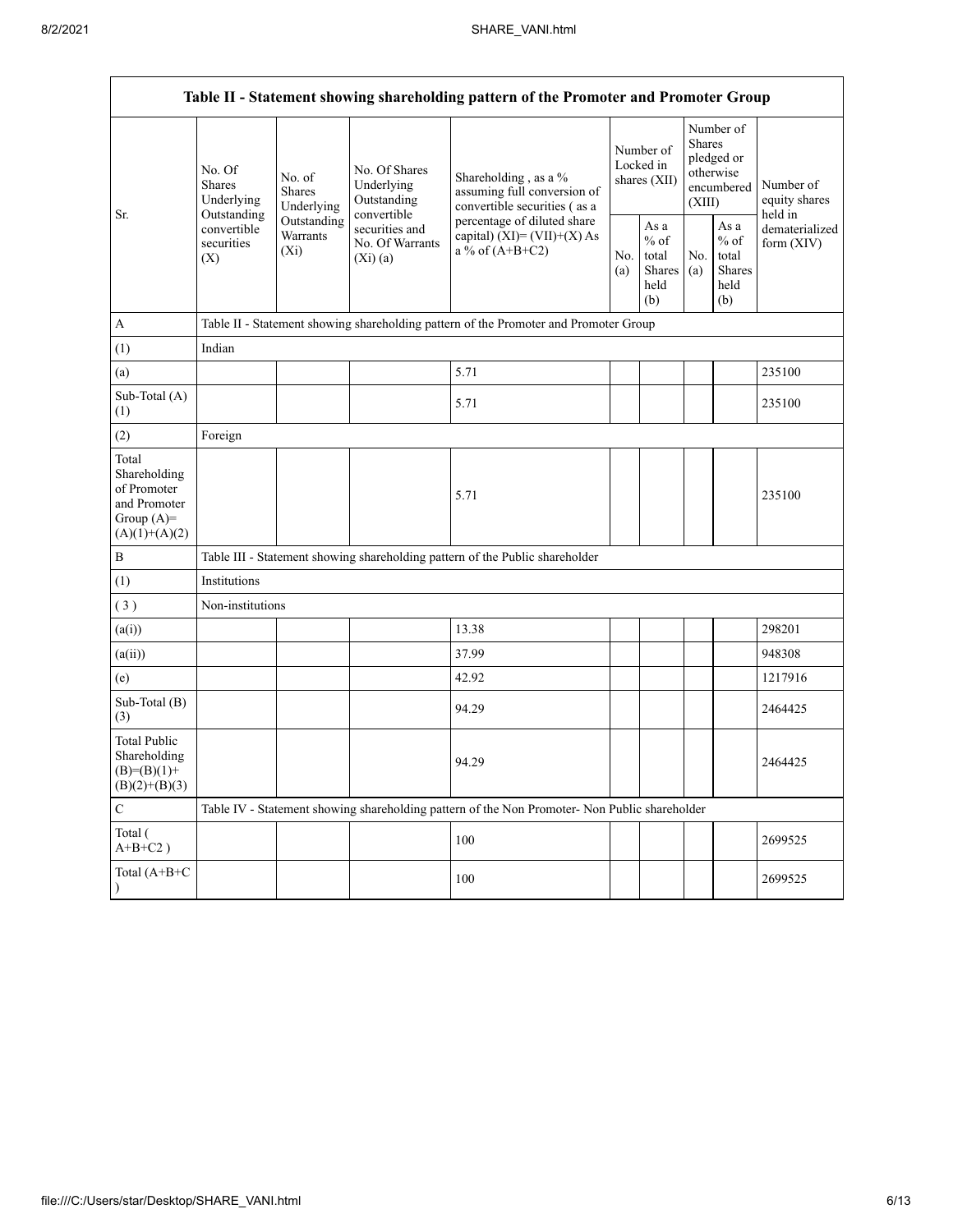|                                                                                                                                                                                          |                       |                                                               | Individuals/Hindu undivided Family |                                 |                                |                                |                                |
|------------------------------------------------------------------------------------------------------------------------------------------------------------------------------------------|-----------------------|---------------------------------------------------------------|------------------------------------|---------------------------------|--------------------------------|--------------------------------|--------------------------------|
| Searial No.                                                                                                                                                                              | $\mathbf{1}$          | $\overline{c}$                                                | 3                                  | $\overline{\mathbf{4}}$         | 5                              | 6                              | $\boldsymbol{7}$               |
| Name of the<br>Shareholders (I)                                                                                                                                                          | O P<br><b>SUKHIJA</b> | <b>RAJ KANTA</b><br><b>SUKHIJA</b>                            | <b>GAURAV</b><br><b>SUKHIJA</b>    | <b>RASHMI</b><br><b>SUKHIJA</b> | <b>NEELAM</b><br><b>BHATIA</b> | <b>KOMAL</b><br><b>SUKHIJA</b> | <b>GAURAV</b><br><b>BHATIA</b> |
| PAN (II)                                                                                                                                                                                 | AXSPS8696P            | AAWPK6240L                                                    | ARDPS5567Q                         | BBFPS8321F                      | AFCPB0391O                     | ALHPM7231R                     | AFZPB0749K                     |
| No. of fully paid<br>up equity shares<br>held (IV)                                                                                                                                       | 59400                 | 59200                                                         | 59000                              | 29000                           | 9800                           | 9500                           | 9200                           |
| No. Of Partly paid-<br>up equity shares<br>held(V)                                                                                                                                       |                       |                                                               |                                    |                                 |                                |                                |                                |
| No. Of shares<br>underlying<br>Depository<br>Receipts (VI)                                                                                                                               |                       |                                                               |                                    |                                 |                                |                                |                                |
| Total nos. shares<br>held $(VII) = (IV) +$<br>$(V)$ + $(VI)$                                                                                                                             | 59400                 | 59200                                                         | 59000                              | 29000                           | 9800                           | 9500                           | 9200                           |
| Shareholding as a<br>% of total no. of<br>shares (calculated<br>as per SCRR,<br>1957) (VIII) As a<br>% of $(A+B+C2)$                                                                     | 1.44                  | 1.44                                                          | 1.43                               | 0.7                             | 0.24                           | 0.23                           | 0.22                           |
|                                                                                                                                                                                          |                       | Number of Voting Rights held in each class of securities (IX) |                                    |                                 |                                |                                |                                |
| Class eg:X                                                                                                                                                                               | 59400                 | 59200                                                         | 59000                              | 29000                           | 9800                           | 9500                           | 9200                           |
| Class eg:y                                                                                                                                                                               |                       |                                                               |                                    |                                 |                                |                                |                                |
| Total                                                                                                                                                                                    | 59400                 | 59200                                                         | 59000                              | 29000                           | 9800                           | 9500                           | 9200                           |
| Total as a % of<br><b>Total Voting rights</b>                                                                                                                                            | 1.44                  | 1.44                                                          | 1.43                               | 0.7                             | 0.24                           | 0.23                           | 0.22                           |
| No. Of Shares<br>Underlying<br>Outstanding<br>convertible<br>securities $(X)$                                                                                                            |                       |                                                               |                                    |                                 |                                |                                |                                |
| No. of Shares<br>Underlying<br>Outstanding<br>Warrants (Xi)                                                                                                                              |                       |                                                               |                                    |                                 |                                |                                |                                |
| No. Of Shares<br>Underlying<br>Outstanding<br>convertible<br>securities and No.<br>Of Warrants (Xi)<br>(a)                                                                               |                       |                                                               |                                    |                                 |                                |                                |                                |
| Shareholding, as a<br>% assuming full<br>conversion of<br>convertible<br>securities (as a<br>percentage of<br>diluted share<br>capital) (XI)=<br>$(VII)+(Xi)(a)$ As a<br>% of $(A+B+C2)$ | 1.44                  | 1.44                                                          | 1.43                               | 0.7                             | 0.24                           | 0.23                           | 0.22                           |
| Number of Locked in shares (XII)                                                                                                                                                         |                       |                                                               |                                    |                                 |                                |                                |                                |
| No. $(a)$                                                                                                                                                                                |                       |                                                               |                                    |                                 |                                |                                |                                |
| As a % of total<br>Shares held (b)                                                                                                                                                       |                       |                                                               |                                    |                                 |                                |                                |                                |
|                                                                                                                                                                                          |                       | Number of Shares pledged or otherwise encumbered (XIII)       |                                    |                                 |                                |                                |                                |
| No. $(a)$                                                                                                                                                                                |                       |                                                               |                                    |                                 |                                |                                |                                |
|                                                                                                                                                                                          |                       |                                                               |                                    |                                 |                                |                                |                                |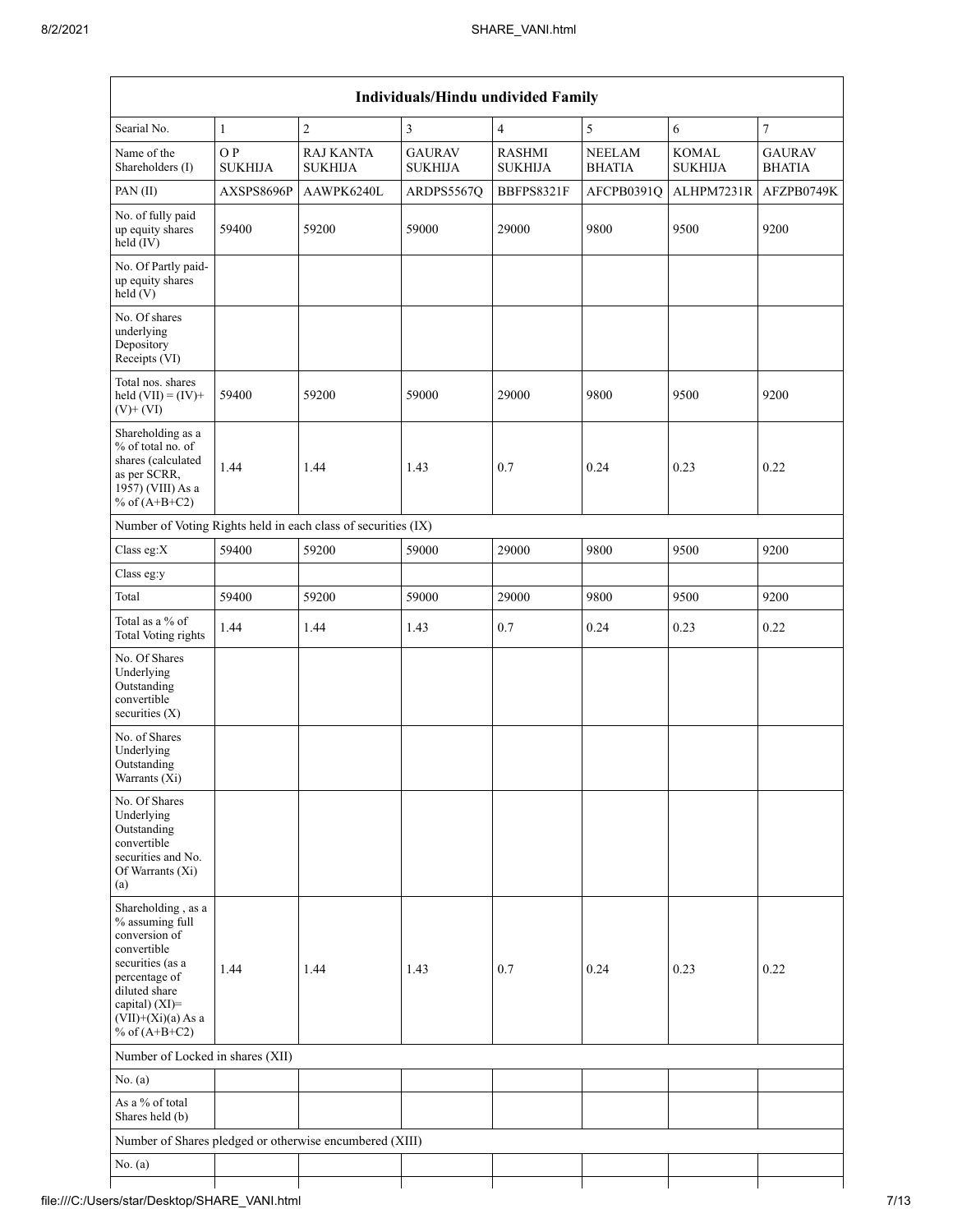## 8/2/2021 SHARE\_VANI.html

| As a % of total<br>Shares held (b)                                   |          |                |                   |                   |          |                   |                   |  |  |
|----------------------------------------------------------------------|----------|----------------|-------------------|-------------------|----------|-------------------|-------------------|--|--|
| Number of equity<br>shares held in<br>dematerialized<br>form $(XIV)$ | 59400    | 59200          | 59000             | 29000             | 9800     | 9500              | 9200              |  |  |
| Reason for not providing PAN                                         |          |                |                   |                   |          |                   |                   |  |  |
| Reason for not<br>providing PAN                                      |          |                |                   |                   |          |                   |                   |  |  |
| Shareholder type                                                     | Promoter | Promoter Group | Promoter<br>Group | Promoter<br>Group | Promoter | Promoter<br>Group | Promoter<br>Group |  |  |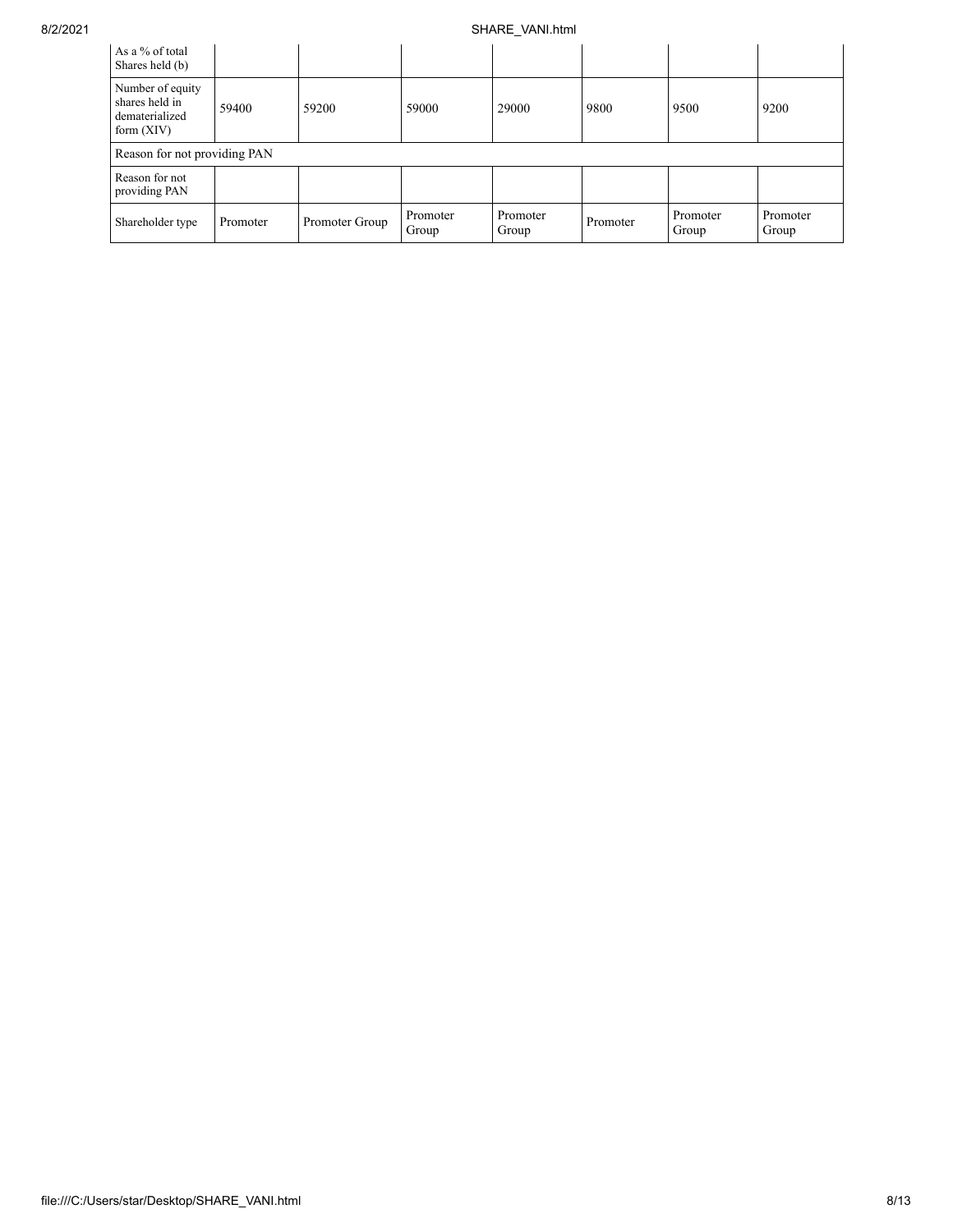| Individuals/Hindu undivided Family                                                                                                                                                       |                                                               |  |  |  |  |  |  |  |
|------------------------------------------------------------------------------------------------------------------------------------------------------------------------------------------|---------------------------------------------------------------|--|--|--|--|--|--|--|
| Searial No.                                                                                                                                                                              |                                                               |  |  |  |  |  |  |  |
| Name of the<br>Shareholders (I)                                                                                                                                                          | Click here to go back                                         |  |  |  |  |  |  |  |
| PAN(II)                                                                                                                                                                                  | Total                                                         |  |  |  |  |  |  |  |
| No. of fully paid<br>up equity shares<br>$\text{held} (IV)$                                                                                                                              | 235100                                                        |  |  |  |  |  |  |  |
| No. Of Partly paid-<br>up equity shares<br>held $(V)$                                                                                                                                    |                                                               |  |  |  |  |  |  |  |
| No. Of shares<br>underlying<br>Depository<br>Receipts (VI)                                                                                                                               |                                                               |  |  |  |  |  |  |  |
| Total nos. shares<br>held $(VII) = (IV) +$<br>$(V)$ + $(VI)$                                                                                                                             | 235100                                                        |  |  |  |  |  |  |  |
| Shareholding as a<br>% of total no. of<br>shares (calculated<br>as per SCRR,<br>1957) (VIII) As a<br>% of $(A+B+C2)$                                                                     | 5.71                                                          |  |  |  |  |  |  |  |
|                                                                                                                                                                                          | Number of Voting Rights held in each class of securities (IX) |  |  |  |  |  |  |  |
| Class eg: $X$                                                                                                                                                                            | 235100                                                        |  |  |  |  |  |  |  |
| Class eg:y                                                                                                                                                                               |                                                               |  |  |  |  |  |  |  |
| Total                                                                                                                                                                                    | 235100                                                        |  |  |  |  |  |  |  |
| Total as a % of<br><b>Total Voting rights</b>                                                                                                                                            | 5.71                                                          |  |  |  |  |  |  |  |
| No. Of Shares<br>Underlying<br>Outstanding<br>convertible<br>securities (X)                                                                                                              |                                                               |  |  |  |  |  |  |  |
| No. of Shares<br>Underlying<br>Outstanding<br>Warrants (Xi)                                                                                                                              |                                                               |  |  |  |  |  |  |  |
| No. Of Shares<br>Underlying<br>Outstanding<br>convertible<br>securities and No.<br>Of Warrants (Xi)<br>(a)                                                                               |                                                               |  |  |  |  |  |  |  |
| Shareholding, as a<br>% assuming full<br>conversion of<br>convertible<br>securities (as a<br>percentage of<br>diluted share<br>capital) (XI)=<br>$(VII)+(Xi)(a)$ As a<br>% of $(A+B+C2)$ | 5.71                                                          |  |  |  |  |  |  |  |
| Number of Locked in shares (XII)                                                                                                                                                         |                                                               |  |  |  |  |  |  |  |
| No. (a)                                                                                                                                                                                  |                                                               |  |  |  |  |  |  |  |
| As a % of total<br>Shares held (b)                                                                                                                                                       |                                                               |  |  |  |  |  |  |  |
|                                                                                                                                                                                          | Number of Shares pledged or otherwise encumbered (XIII)       |  |  |  |  |  |  |  |
| No. $(a)$                                                                                                                                                                                |                                                               |  |  |  |  |  |  |  |
|                                                                                                                                                                                          |                                                               |  |  |  |  |  |  |  |

⅂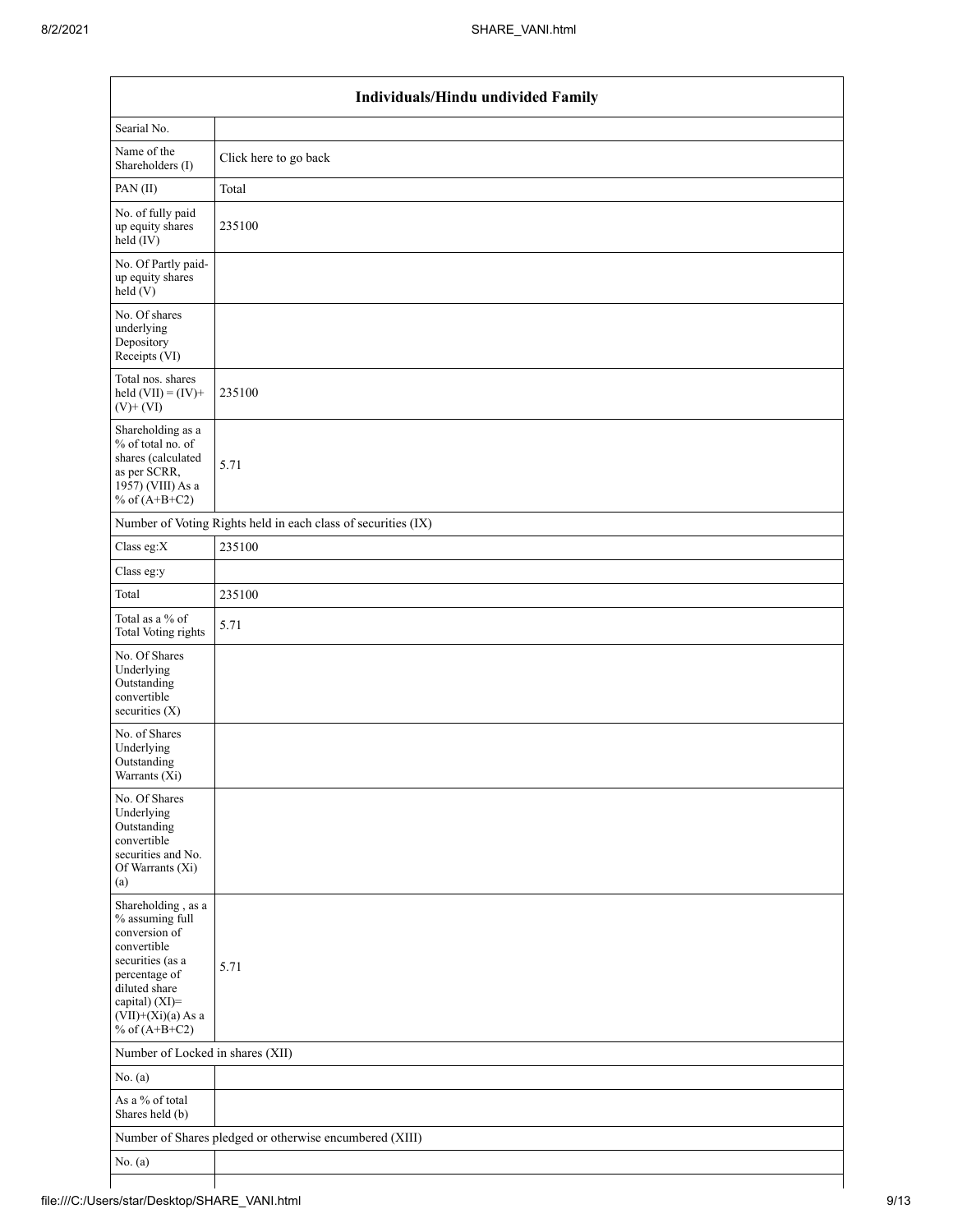| As a % of total<br>Shares held (b)                                   |        |
|----------------------------------------------------------------------|--------|
| Number of equity<br>shares held in<br>dematerialized<br>form $(XIV)$ | 235100 |
| Reason for not providing PAN                                         |        |
| Reason for not<br>providing PAN                                      |        |
| Shareholder type                                                     |        |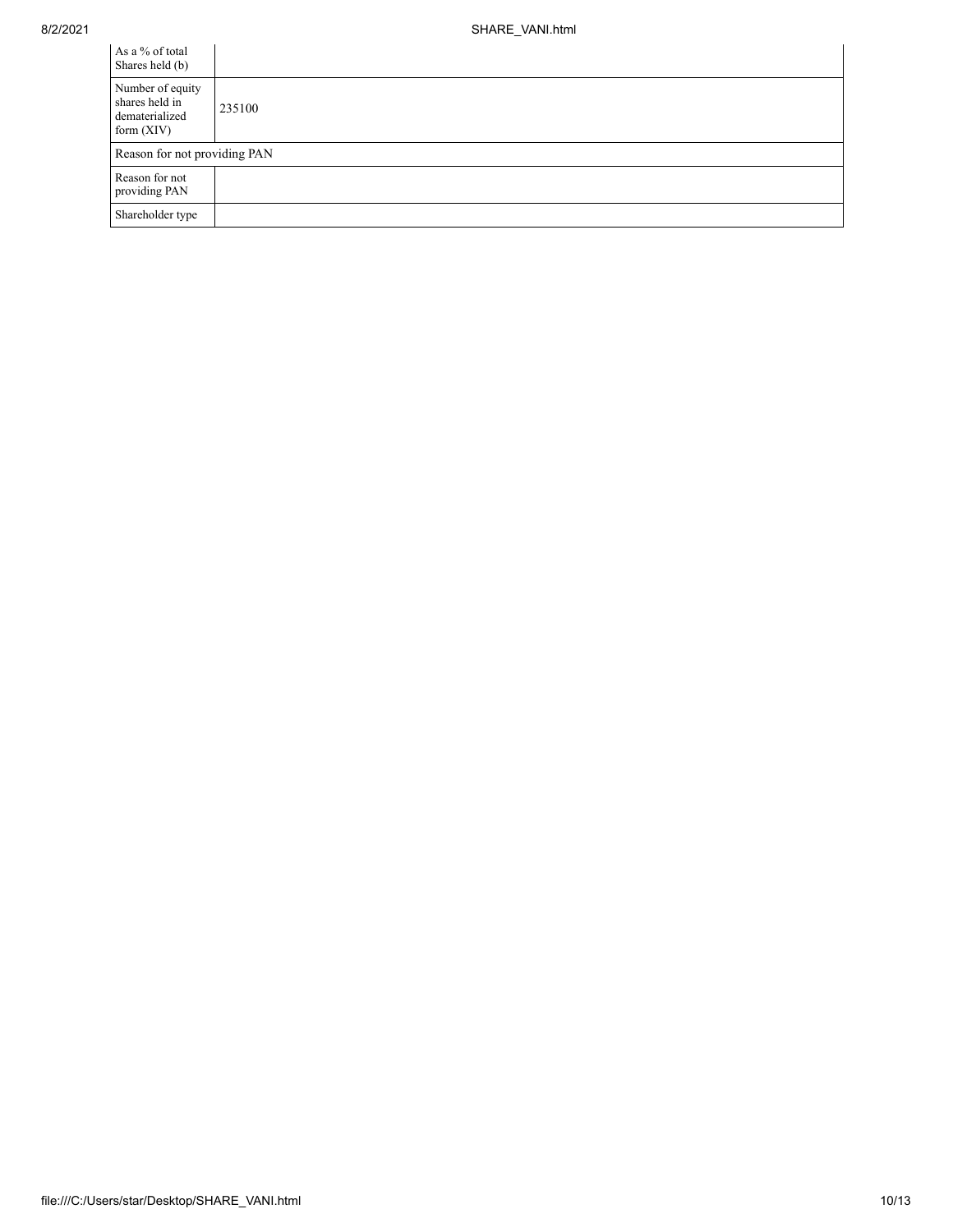| Any Other (specify)                                                                                                                                                                  |                         |                           |                |                       |  |  |  |  |  |
|--------------------------------------------------------------------------------------------------------------------------------------------------------------------------------------|-------------------------|---------------------------|----------------|-----------------------|--|--|--|--|--|
| Searial No.                                                                                                                                                                          | $\mathbf{1}$            | $\overline{c}$            | $\mathfrak{Z}$ |                       |  |  |  |  |  |
| Category                                                                                                                                                                             | <b>Bodies Corporate</b> | Non-Resident Indian (NRI) | <b>HUF</b>     |                       |  |  |  |  |  |
| Category / More<br>than 1 percentage                                                                                                                                                 | Category                | Category                  | Category       |                       |  |  |  |  |  |
| Name of the<br>Shareholders (I)                                                                                                                                                      |                         |                           |                | Click here to go back |  |  |  |  |  |
| PAN(II)                                                                                                                                                                              |                         |                           |                | Total                 |  |  |  |  |  |
| No. of the<br>Shareholders (I)                                                                                                                                                       | 12                      | 1                         | 11             | 24                    |  |  |  |  |  |
| No. of fully paid<br>up equity shares<br>$held$ (IV)                                                                                                                                 | 1546101                 | 9935                      | 212380         | 1768416               |  |  |  |  |  |
| No. Of Partly paid-<br>up equity shares<br>$\text{held} (V)$                                                                                                                         |                         |                           |                |                       |  |  |  |  |  |
| No. Of shares<br>underlying<br>Depository<br>Receipts (VI)                                                                                                                           |                         |                           |                |                       |  |  |  |  |  |
| Total nos. shares<br>held $(VII) = (IV) +$<br>$(V)$ + $(VI)$                                                                                                                         | 1546101                 | 9935                      | 212380         | 1768416               |  |  |  |  |  |
| Shareholding as a<br>% of total no. of<br>shares (calculated<br>as per SCRR,<br>1957) (VIII) As a<br>% of $(A+B+C2)$                                                                 | 37.53                   | 0.24                      | 5.16           | 42.93                 |  |  |  |  |  |
| Number of Voting Rights held in each class of securities (IX)                                                                                                                        |                         |                           |                |                       |  |  |  |  |  |
| Class eg: X                                                                                                                                                                          | 1546101                 | 9935                      | 212380         | 1768416               |  |  |  |  |  |
| Class eg:y                                                                                                                                                                           |                         |                           |                |                       |  |  |  |  |  |
| Total                                                                                                                                                                                | 1546101                 | 9935                      | 212380         | 1768416               |  |  |  |  |  |
| Total as a % of<br>Total Voting rights                                                                                                                                               | 37.53                   | 0.24                      | 5.16           | 42.93                 |  |  |  |  |  |
| No. Of Shares<br>Underlying<br>Outstanding<br>convertible<br>securities $(X)$                                                                                                        |                         |                           |                |                       |  |  |  |  |  |
| No. of Shares<br>Underlying<br>Outstanding<br>Warrants (Xi)                                                                                                                          |                         |                           |                |                       |  |  |  |  |  |
| No. Of Shares<br>Underlying<br>Outstanding<br>convertible<br>securities and No.<br>Of Warrants (Xi)<br>(a)                                                                           |                         |                           |                |                       |  |  |  |  |  |
| Shareholding, as a<br>% assuming full<br>conversion of<br>convertible<br>securities (as a<br>percentage of<br>diluted share<br>capital) (XI)=<br>$(VII)+(X)$ As a %<br>of $(A+B+C2)$ | 37.53                   | 0.24                      | 5.16           | 42.93                 |  |  |  |  |  |
| Number of Locked in shares (XII)                                                                                                                                                     |                         |                           |                |                       |  |  |  |  |  |
| No. $(a)$                                                                                                                                                                            |                         |                           |                |                       |  |  |  |  |  |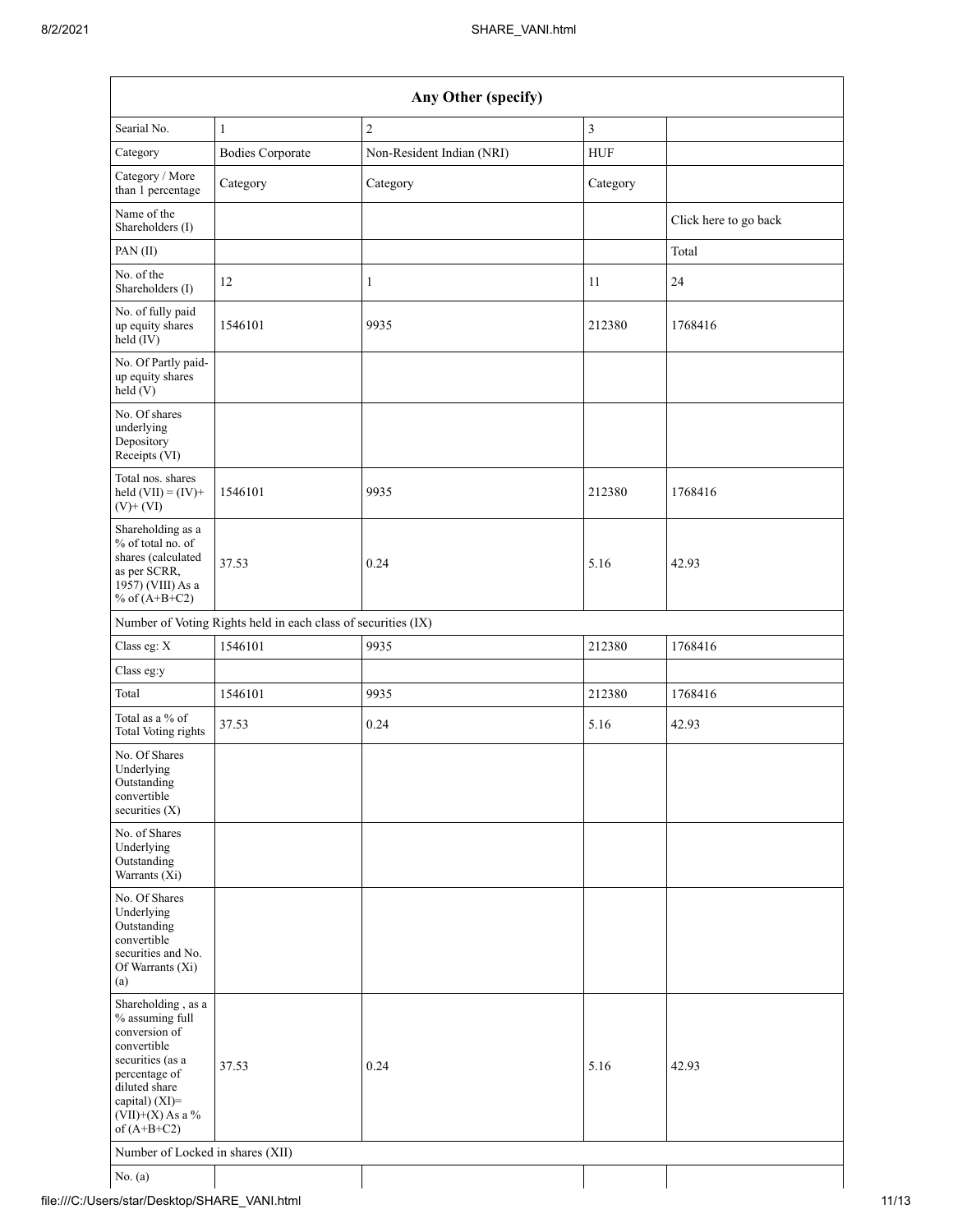| As a % of total<br>Shares held (b)                                   |         |      |        |         |  |  |  |
|----------------------------------------------------------------------|---------|------|--------|---------|--|--|--|
| Number of equity<br>shares held in<br>dematerialized<br>form $(XIV)$ | 1020001 | 9935 | 187980 | 1217916 |  |  |  |
| Reason for not providing PAN                                         |         |      |        |         |  |  |  |
| Reason for not<br>providing PAN                                      |         |      |        |         |  |  |  |